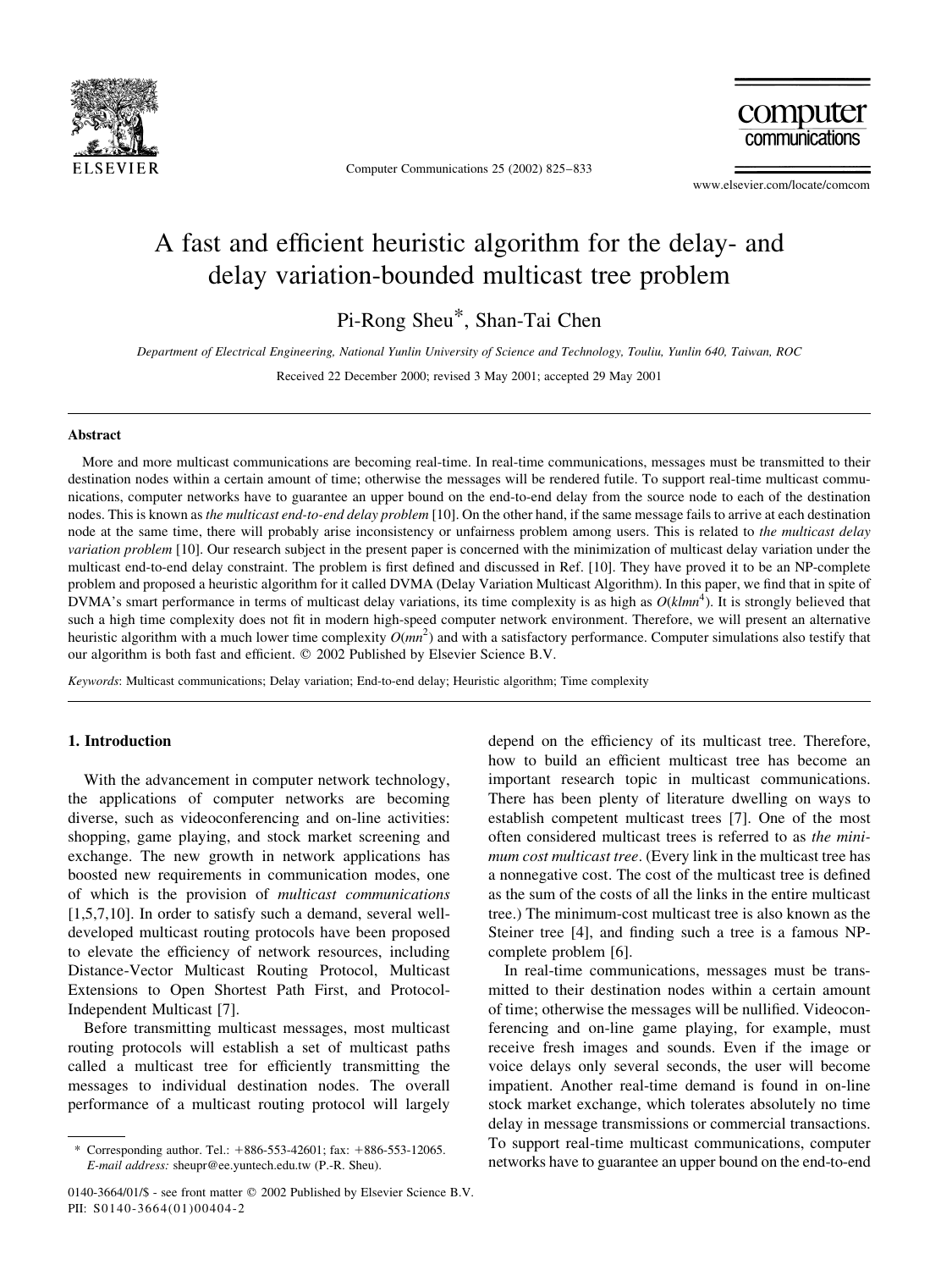

delay from the source node to each of the destination nodes. This is known as the multicast end-to-end delay problem  $[10]$ .

Suppose that the same message fails to arrive at each destination node at the same time. Inconsistency or unfairness problems will arise among users. For example, in a distributed database system, if the workstations receive the same message asynchronously, their calculation results may be incongruous. Another possible dispute is found in on-line video gaming where several game participants connected with a game server do not receive the images and messages simultaneously. Third, in on-line shopping, if the messages are received among purchasers at a drastically asynchronous pace, the prospective buyers will lose faith and turn off. These are all related to the multicast delay variation problem [10]. The above examples reveal the command that the delay variation among all the paths from a source node to each of the destination nodes has to be kept within a definite limit.

Our research subject is concerned with the minimization of multicast delay variation under multicast end-to-end delay constraint. To be more specific, given a computer network, a source node, and a set of destination nodes, the mission is to find a multicast tree (namely a set of multicast paths) with the source node as the 'root' and the destination nodes as the 'leaves' so that the multicast end-to-end delay between the source node and each of the destination nodes may fall within a tolerable range, and the multicast delay variation among the destination nodes may be the smallest. As shown in Fig. 1, there are two paths between source node  $v_s$  and destination node  $v_1$ . Their end-to-end delays are 16 and 21, respectively. There are also two paths between source node  $v_s$  and destination node  $v_2$ . Their end-to-end delays are 19 and 10, respectively. If we merely consider multicast end-to-end delay constraint and set the permitted upper bound to be 19, then the selected path between  $v_s$  and  $v_1$  should be that with delay 16, and the selected path between  $v_s$  and  $v_2$  should be that with delay 10. Suppose, only the minimization of multicast delay variation rather than multicast end-to-end delay constraint is considered. The selected path from  $v_s$  to  $v_1$  then should be that with delay 21; the selected path from  $v_s$  to  $v_2$  should be that with delay 19. The resulted multicast delay variation is 2, which is also the optimum value. Finally, if the multicast delay variation is to be minimized under multicast end-toend delay constraint, and the permitted upper bound of the multicast end-to-end delay is set to be 19, the selected path from  $v_s$  to  $v_1$  should be that with delay 16; the selected path from  $v_s$  to  $v_2$  should be that with delay 19. The resulted multicast delay variation is 3, which is the optimum value under our multicast end-to-end delay constraint.

The issue first defined and discussed in Ref. [10] is that of minimizing multicast delay variation under multicast endto-end delay constraint. The authors referred to this problem as the delay- and delay variation-bounded multicast tree (DVBMT) problem. They have proved it to be an NPcomplete problem and proposed a heuristic algorithm called DVMA (Delay Variation Multicast Algorithm). In Ref. [11] we have further proved that unless NP is equal to P, the DVBMT problem does not have any  $\varepsilon$  approximation algorithm, where  $\varepsilon$  is a constant. Therefore, for the time being, the best way to evaluate any heuristic algorithm for the DVBMT problem is through computer simulations.

In this paper, we find that in spite of DVMA's smart performance in terms of the multicast delay variation, which was demonstrated by computer simulations  $[2,10]$ , its time complexity is as high as  $O(k/mn^4)$ , where in the worst case, the maximum value that parameters  $k$  and  $l$ can take is equal to the maximum number of paths of delay at most  $\Delta$  ( $\Delta$  denotes the given multicast end-toend delay constraint) between any two nodes in the computer network;  $m$  represents the number of destination nodes, while  $n$  represents the number of nodes in the computer network. We strongly believe that such a high time complexity does not fit in modern high-speed computer network environment. Therefore, our paper presents an alternative heuristic algorithm with a much lower time complexity  $O(mn^2)$  along with a satisfactory performance. Computer simulations verify our claim that our algorithm is both fast and efficient.

The rest of the paper is organized as follows. In Section 2, the definition and complexity of the DVBMT problem are